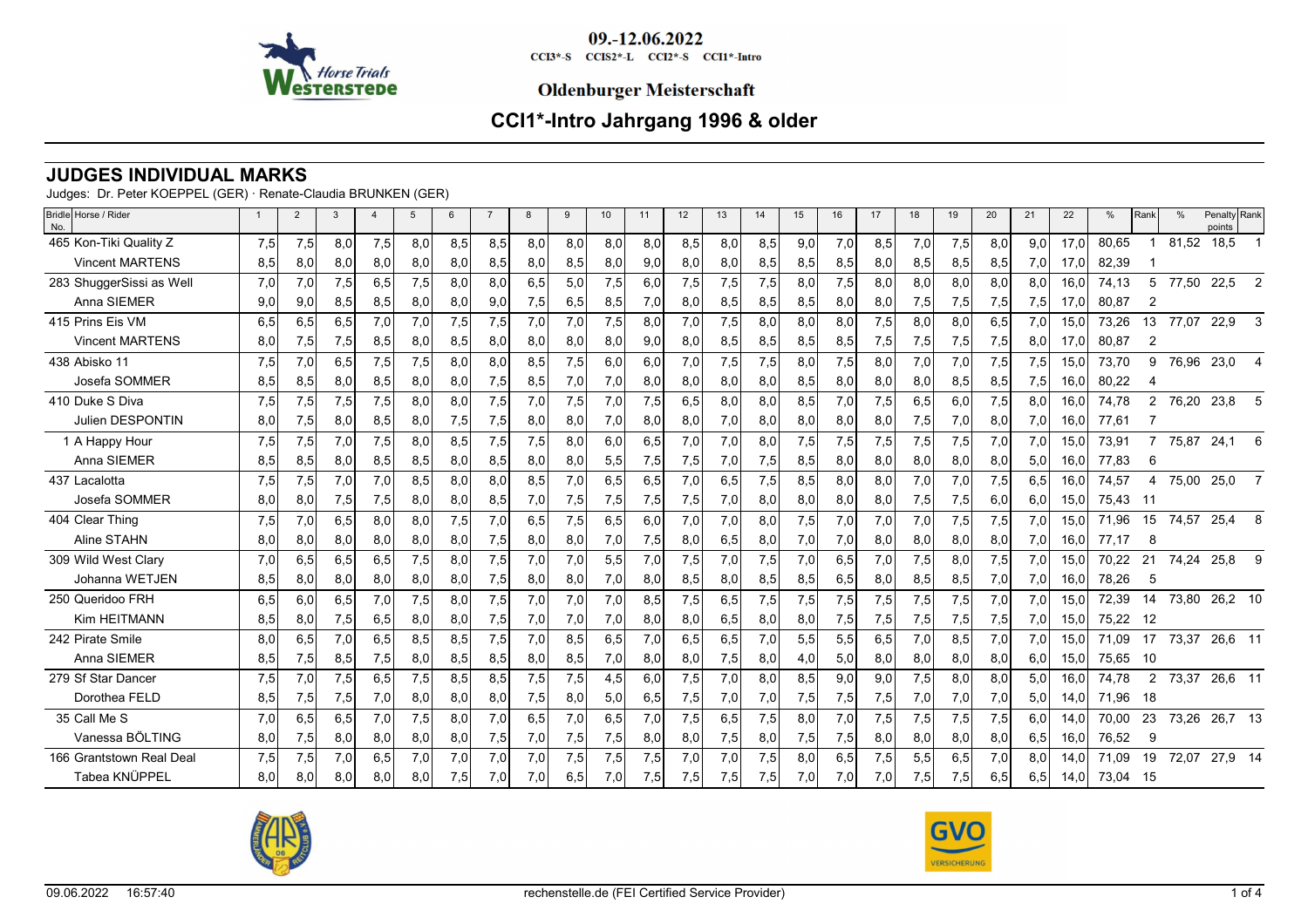

#### **Oldenburger Meisterschaft**

# **CCI1\*-Intro Jahrgang 1996 & older**

### **JUDGES INDIVIDUAL MARKS**

Judges: Dr. Peter KOEPPEL (GER) · Renate-Claudia BRUNKEN (GER)

| Bridle Horse / Rider<br>No. |     | $\overline{2}$ | 3   | $\overline{4}$ | 5   | 6   | $\overline{7}$ | 8   | 9   | 10  | 11  | 12  | 13               | 14  | 15  | 16  | 17  | 18  | 19  | 20   | 21  | 22   | %        | Rank | $\%$  | Penalty Rank<br>points |  |
|-----------------------------|-----|----------------|-----|----------------|-----|-----|----------------|-----|-----|-----|-----|-----|------------------|-----|-----|-----|-----|-----|-----|------|-----|------|----------|------|-------|------------------------|--|
| 243 Plinius                 | 7,0 | 7,5            | 7,0 | 7,0            | 8.0 | 7,5 | 7,5            | 8,0 | 7,5 | 7,0 | 6,5 | 7,5 | 7,5              | 8,0 | 8,0 | 7,5 | 7,5 | 6,5 | 6,0 | 7,0  | 8,0 | 15.0 | 73,48    | 12   | 71,30 | 28,7 16                |  |
| Lia MAZUR                   | 7,5 | 7,5            | 7,0 | 6,5            | 7,5 | 7,5 | 7,0            | 7,0 | 7,0 | 6,5 | 7,5 | 7,0 | 6,5              | 7,5 | 7,5 | 7,5 | 7,5 | 5,0 | 5,0 | 6,0  | 7,0 | 14,0 | 69,13    | -24  |       |                        |  |
| 98 Cunterbunt 5             | 6.5 | 7,0            | 7,0 | 7,0            | 8,0 | 7,5 | 7,5            | 8,0 | 6,5 | 6,5 | 8,5 | 8,0 | 8.0 <sub>l</sub> | 8,0 | 8.0 | 7,0 | 7,5 | 6,5 | 6,5 | 7,0  | 8,0 | 16,0 | 74,13    | 5    | 71,30 | 28,7 15                |  |
| Vanessa BÖLTING             | 7,5 | 7,0            | 7,0 | 6,5            | 7,0 | 7,0 | 6,5            | 7,0 | 7,0 | 6,5 | 8,0 | 7,0 | 6,5              | 6,5 | 7,5 | 7,0 | 6,5 | 6,5 | 6,5 | 6,5  | 6,0 | 14,0 | 68.48    | -28  |       |                        |  |
| 416 Koh-I-Noor              | 7,5 | 6,5            | 7,0 | 6,0            | 7,0 | 7,5 | 8,0            | 6,5 | 7,0 | 6,5 | 6,5 | 7,5 | 7,0              | 7,5 | 7,5 | 7.0 | 6.5 | 7,0 | 7,5 | 7,5  | 7,5 | 15,0 | 71,09    | 17   | 71,20 | 28,8 17                |  |
| <b>Giel VANHOUCHE</b>       | 8,0 | 7,5            | 7,0 | 7,0            | 7,5 | 7,5 | 7,5            | 7,5 | 7,0 | 7,0 | 7,5 | 7,5 | 7,0              | 7,5 | 7,5 | 6,5 | 6,5 | 7,0 | 7,0 | 6,0  | 6,5 | 14,0 | 71,30    | 19   |       |                        |  |
| 57 Catwalker                | 7,0 | 7,0            | 6,5 | 8.0            | 8.0 | 7,5 | 7,5            | 7,5 | 7,0 | 7,0 | 6,5 | 7,0 | 7,5              | 8,5 | 8,5 | 7,5 | 7,5 | 6,5 | 6,5 | 7,5  | 8,0 | 15,0 | 73,70    | 9    | 70,22 | 29,8 18                |  |
| Stella Maria STÖHR          | 6,5 | 6,5            | 6,5 | 6,5            | 7,0 | 7,0 | 7,0            | 6,5 | 6,5 | 6,5 | 6,0 | 6,5 | 6,5              | 7,0 | 7,0 | 7,5 | 7,0 | 6,5 | 6,5 | 6,5  | 7,0 | 13,0 | 66,74    | - 32 |       |                        |  |
| 51 Cascar 5                 | 6,5 | 6,0            | 6.0 | 5,5            | 7,5 | 7,0 | 7,0            | 6,0 | 6,5 | 6,5 | 6,5 | 7,5 | 6.5              | 7,0 | 7,0 | 7.0 | 7,5 | 7,0 | 7,0 | 6,5  | 7,5 | 14.0 | 67,61    | 29   | 70,11 | 29,9 19                |  |
| Nina FRENKEL                | 8,0 | 7,5            | 7,0 | 7,0            | 7,5 | 7,5 | 6,5            | 7,0 | 7,0 | 7,0 | 7,0 | 7,5 | 7,5              | 7,5 | 7,5 | 7,0 | 7,5 | 7,5 | 7,0 | 7,0  | 7,0 | 15,0 | 72,61    | 16   |       |                        |  |
| 463 Li To                   | 6,5 | 6,5            | 6,5 | 6,5            | 6.0 | 7,5 | 7,0            | 7,5 | 8,0 | 5,5 | 6,0 | 6,5 | 6.0              | 7,0 | 7,0 | 6,5 | 7,0 | 5,0 | 6.0 | 6,5  | 6,5 | 13,0 | 65,43    | 35   | 69.89 | 30.1 20                |  |
| Stephan DUBSKY              | 8,0 | 7,5            | 7,5 | 7,5            | 8,0 | 8,0 | 7,5            | 8,0 | 8,0 | 7,0 | 6,5 | 6,5 | 7,0              | 8,0 | 8,0 | 7,0 | 6,5 | 8,0 | 7,5 | 7,5  | 6,5 | 15,0 | 74,35    | 13   |       |                        |  |
| 386 Roxette Spm CH          | 7,5 | 7,5            | 7,5 | 7,5            | 8.0 | 8.0 | 8.0            | 7,0 | 7,0 | 7,0 | 5,5 | 7,0 | 7,5              | 8,0 | 7,5 | 7.0 | 7.0 | 7,0 | 7,5 | 7,5  | 7,0 | 16.0 | 73,70    | 8    | 69,57 | 30,4 21                |  |
| Renske KROEZE               | 6,5 | 6,5            | 6,5 | 6,5            | 6,5 | 6,5 | 7,0            | 6,5 | 6,5 | 6,0 | 6,5 | 6,5 | 6,0              | 6,5 | 6,5 | 6,0 | 6,5 | 7,5 | 7,5 | 7,0  | 6,0 | 13,0 | 65.43    | - 35 |       |                        |  |
| 103 Dallegria               | 7,0 | 6,5            | 6,5 | 6,0            | 7,0 | 7,0 | 7,5            | 6,5 | 7,0 | 6,0 | 8,0 | 6,5 | 5,5              | 7,0 | 7,0 | 8.0 | 7,0 | 7,5 | 8,0 | 6,5  | 8,0 | 15,0 | 70,00    | 22   | 69,46 | 30,5 22                |  |
| Anna SIEMER                 | 7,0 | 7,0            | 7,0 | 6,0            | 8,0 | 7,0 | 7,0            | 6,0 | 6,0 | 6,0 | 8,0 | 6,0 | 6,0              | 7,0 | 7,5 | 7,0 | 7,0 | 8,0 | 8,0 | 7,0  | 6,0 | 14,0 | 68,91    | 26   |       |                        |  |
| 219 Lykke B                 | 7,0 | 6.5            | 7,5 | 6.0            | 6,5 | 7,5 | 7,5            | 7,5 | 8,5 | 6,5 | 8.0 | 7,5 | 6.5              | 8.0 | 7,5 | 8.0 | 7,5 | 7,5 | 7,5 | 7,5  | 8,0 | 15,0 | 73,70    | 9    | 69,35 | 30,7 23                |  |
| Vanessa BÖLTING             | 6,5 | 6,5            | 6,0 | 5,5            | 6,5 | 6,5 | 6,0            | 6,0 | 6,0 | 6,0 | 7,0 | 6,5 | 5,5              | 7,0 | 7,0 | 6,5 | 7,0 | 7,5 | 7,5 | 7,0  | 6,5 | 13,0 | 65,00    | 38   |       |                        |  |
| 163 Goofalixx               | 7,0 | 6,5            | 7,0 | 7,0            | 7,5 | 7,0 | 7,0            | 7,5 | 8,0 | 6,5 | 6,0 | 7,5 | 6,5              | 6,0 | 6,5 | 6,5 | 7,0 | 6,0 | 6,0 | 6, 5 | 6,5 | 14,0 | 67,83    | 28   | 69,24 | 30,8 24                |  |
| Donata-Viktoria BECHSTEIN   | 8,0 | 7,0            | 7,5 | 7,5            | 7,5 | 7,0 | 7,0            | 7,5 | 7,0 | 7,0 | 7,0 | 7,0 | 6,0              | 7,0 | 7,0 | 7,0 | 7,0 | 7,0 | 7,0 | 7,0  | 6,5 | 14,0 | 70.65    | 20   |       |                        |  |
| 308 Wild West Candy Rose    | 6,5 | 6,0            | 6.0 | 6,0            | 7,5 | 6,5 | 7,0            | 6,0 | 6,0 | 6,0 | 6,0 | 6,5 | 6.0              | 7,0 | 6,5 | 7.0 | 7,5 | 7,0 | 7,0 | 6,5  | 6,5 | 13,0 | 65,22    | 36   |       | 69,13 30,9 26          |  |
| Johanna WETJEN              | 8,0 | 7,0            | 7,0 | 7,0            | 7,5 | 7,5 | 8,0            | 7,0 | 7,0 | 6,5 | 8,0 | 8,0 | 6,5              | 7,5 | 7,5 | 6,5 | 7,5 | 7,5 | 7,5 | 7,5  | 6,5 | 15,0 | 73,04    | -14  |       |                        |  |
| 345 Grimm Bornissois        | 8,0 | 7,5            | 6.5 | 8,0            | 8,0 | 7,0 | 7,0            | 8,0 | 7,0 | 6,0 | 5,0 | 6,5 | 7,5              | 7,5 | 8,0 | 7.0 | 7,5 | 6,5 | 6.0 | 6,5  | 6,0 | 15,0 | 70,43    | 20   | 69,13 | 30,9 25                |  |
| <b>Virginie CAULIER</b>     | 7,5 | 7,0            | 7,0 | 7,5            | 7,5 | 7,5 | 6,5            | 6,5 | 7,0 | 5,0 | 6,0 | 7,0 | 7,0              | 6,5 | 6,5 | 6,5 | 6,5 | 6,5 | 6,5 | 6,5  | 7,5 | 14,0 | 67,83    | -29  |       |                        |  |
| 405 Campinas 3              | 8.0 | 7.0            | 6.0 | 7,0            | 6.5 | 6.5 | 6,5            | 6,5 | 6.0 | 6,5 | 6.5 | 7,0 | 6.0              | 7.0 | 6,5 | 7,0 | 7,5 | 7,0 | 7.0 | 6,5  | 6,5 | 13.0 | 66,96    | 30   | 68,59 | 31,4 27                |  |
| Aline STAHN                 | 7,5 | 7,5            | 7,0 | 7,5            | 7,5 | 7,0 | 6,5            | 7,0 | 6,5 | 7,0 | 7,5 | 7,0 | 6,5              | 7,0 | 6,5 | 6,5 | 7,0 | 7,5 | 7,5 | 6,5  | 7,0 | 14,0 | 70,22 21 |      |       |                        |  |
| 134 Escothan                | 7,5 | 6.5            | 6.5 | 7,5            | 7.0 | 7,0 | 7,0            | 6,5 | 6,5 | 6,5 | 6.0 | 7,0 | 6.5              | 7,5 | 7,5 | 6.5 | 7.0 | 6,0 | 7,0 | 7,0  | 7,5 | 14.0 | 68,70    | 24   | 68,26 | 31,7 28                |  |
| Nicole BLESS                | 8.0 | 7,5            | 7,0 | 6,5            | 7,0 | 7,0 | 6,5            | 6,5 | 6,5 | 7,5 | 5,5 | 6,5 | 6,5              | 7,0 | 7,0 | 6.0 | 6,5 | 6,5 | 6,5 | 6,5  | 7,5 | 14,0 | 67,83    | - 29 |       |                        |  |



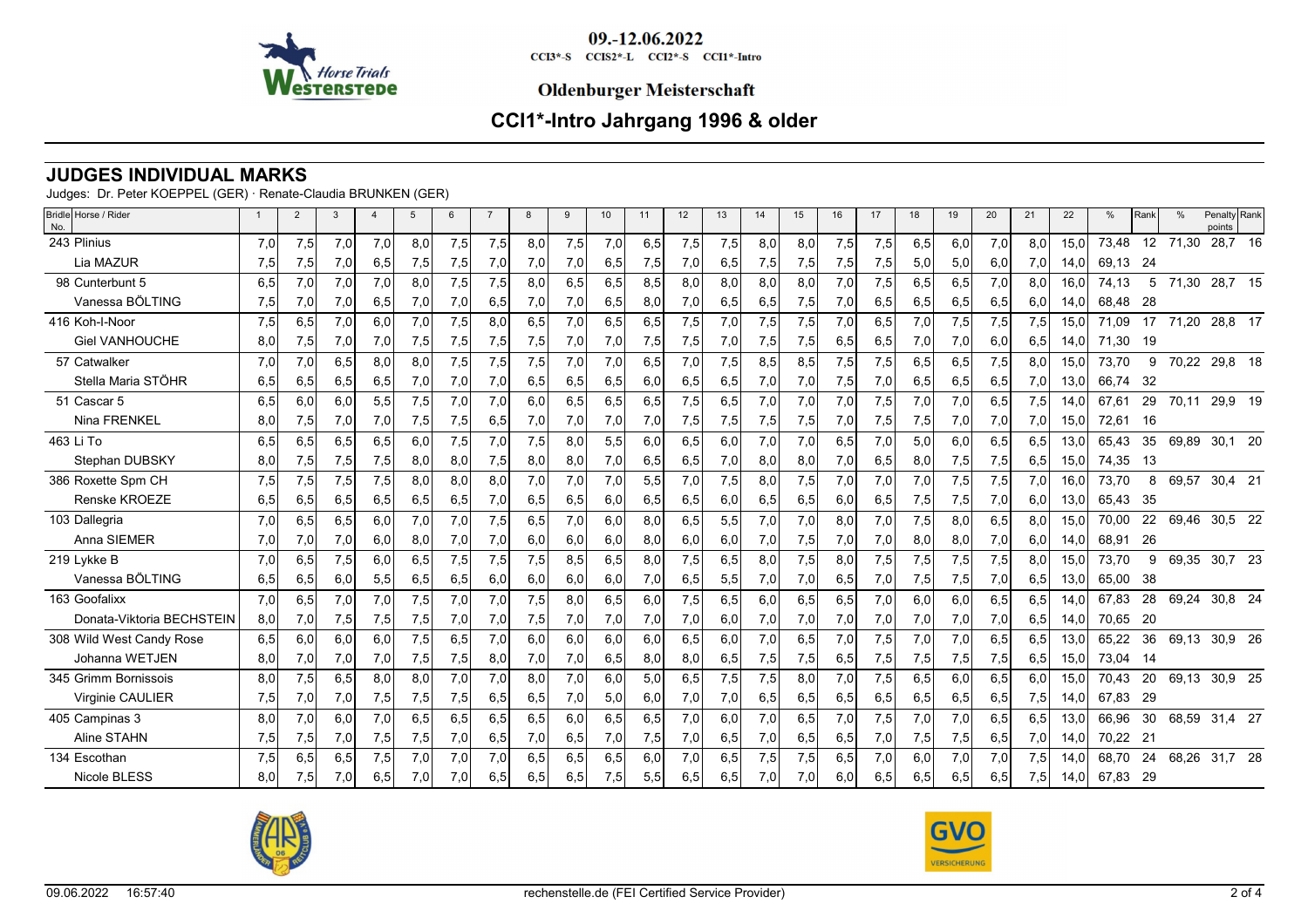

#### **Oldenburger Meisterschaft**

# **CCI1\*-Intro Jahrgang 1996 & older**

### **JUDGES INDIVIDUAL MARKS**

Judges: Dr. Peter KOEPPEL (GER) · Renate-Claudia BRUNKEN (GER)

| Bridle Horse / Rider<br>No.   | $\mathbf{1}$ | $\overline{2}$ | 3   | $\overline{4}$ | 5   | 6   |     | 8   | 9   | 10  | 11  | 12  | 13  | 14  | 15  | 16  | 17  | 18  | 19  | 20  | 21   | 22   | %        | Rank | $\frac{0}{c}$ | Penalty Rank<br>points |    |
|-------------------------------|--------------|----------------|-----|----------------|-----|-----|-----|-----|-----|-----|-----|-----|-----|-----|-----|-----|-----|-----|-----|-----|------|------|----------|------|---------------|------------------------|----|
| 65 Chilli Day 2               | 6,5          | 6.5            | 6,5 | 6,5            | 7,5 | 7,5 | 7,0 | 7,0 | 6.5 | 6,5 | 6.5 | 7,0 | 5,5 | 7,0 | 7,5 | 7.0 | 6.0 | 6,0 | 6,0 | 7,0 | 6,5  | 13.0 | 66.52    | 32   | 67,93         | 32,1                   | 30 |
| Marie-Louise SCHLOTTAU        | 7,5          | 7,5            | 7,0 | 7,0            | 7,5 | 7,0 | 7,0 | 7,0 | 7,0 | 7,0 | 7,5 | 7,0 | 6,0 | 7,0 | 6,5 | 6,0 | 7,0 | 7,0 | 7,0 | 7,0 | 6,0  | 14.0 | 69,35    | -22  |               |                        |    |
| 407 Tullibards Tick The Boxes | 6,0          | 6.5            | 5,5 | 5,5            | 6.0 | 6,0 | 7,5 | 6,5 | 6,5 | 7,0 | 6,5 | 6,5 | 5,5 | 6,5 | 6.5 | 6.0 | 6.0 | 7,0 | 7,0 | 6.5 | 6,5  | 13.0 | 63.70    | 39   | 67,93         | 32,1 29                |    |
| Pauline KNORR                 | 8,0          | 8,0            | 7,0 | 6,5            | 7,5 | 7,0 | 7,0 | 7,0 | 7,0 | 8,0 | 7,5 | 7,5 | 6,5 | 6,5 | 7,0 | 7,0 | 7,0 | 7,5 | 7,5 | 7,0 | 7,0  | 15,0 | 72,17 17 |      |               |                        |    |
| 122 Duke's Black Daimond      | 7.0          | 6.5            | 6.0 | 6.5            | 7.0 | 7,0 | 6.5 | 6.5 | 7,0 | 5,5 | 6.0 | 7,0 | 6.5 | 7.0 | 7,5 | 6.0 | 7.0 | 6.5 | 5.5 | 7.0 | 6.5  | 13.0 | 65.65    | 34   | 67,39         | 32,6 32                |    |
| <b>Karsten JASPERS</b>        | 8,0          | 7,0            | 7,0 | 7,0            | 7,5 | 7,0 | 6,5 | 6,5 | 7,0 | 6,5 | 6,5 | 7,0 | 7,0 | 7,5 | 7,5 | 7,0 | 7,5 | 6,5 | 6,0 | 6,5 | 6,0  | 14,0 | 69,13    | -24  |               |                        |    |
| 368 Korella vd Watermolen     | 6,5          | 6.5            | 6,5 | 6.5            | 7,5 | 7,5 | 7,0 | 7,0 | 6.5 | 5,0 | 5,5 | 6,0 | 7,5 | 7,5 | 7,5 | 6,5 | 7.0 | 6,5 | 7,0 | 7.0 | 7,0  | 15.0 | 68,04    | 26   | 67,39         | 32,6 31                |    |
| Renske KROEZE                 | 7,5          | 7,0            | 7,0 | 7,0            | 7,5 | 7,5 | 6,5 | 7,0 | 7,0 | 5,0 | 6,0 | 7,0 | 6,5 | 7,5 | 7,0 | 6,5 | 6,5 | 6,5 | 6,0 | 6,0 | 6,0  | 13,0 | 66,74    | - 32 |               |                        |    |
| 89 Coopi Neuseriem            | 7,5          | 6.0            | 6,5 | 6.0            | 7.0 | 6,5 | 6.5 | 6.0 | 6.0 | 5,5 | 6.0 | 5,5 | 6.5 | 7.0 | 6.5 | 6.0 | 6.5 | 6,5 | 6,5 | 7.0 | 6,5  | 13.0 | 63.91    | 38   | 66,63         | 33,4 33                |    |
| Etta GLANZER-REENTS           | 7,5          | 8,0            | 7,0 | 6,5            | 7,5 | 7,0 | 7,0 | 7,0 | 7,0 | 7,0 | 6,5 | 6,0 | 6,5 | 7,5 | 7,0 | 6,0 | 7,0 | 7,0 | 7,0 | 7,0 | 6,51 | 14,0 | 69,35    | -22  |               |                        |    |
| 117 Donnerwetter Mutti        | 7,0          | 7.0            | 6,5 | 6.0            | 6,5 | 7,0 | 7,0 | 6,5 | 6,5 | 7,5 | 6,5 | 7,5 | 5.0 | 7,0 | 7,5 | 7,0 | 7,5 | 5,5 | 5,5 | 6,5 | 6,0  | 14,0 | 66,52    | -31  | 65,87         | 34,1 34                |    |
| <b>Julia MESTERN</b>          | 8,0          | 7,5            | 7,0 | 6,5            | 7,0 | 7,0 | 7,5 | 7,0 | 6,5 | 6,5 | 7,0 | 6,5 | 5,0 | 7,0 | 6,5 | 6,5 | 6,0 | 5,5 | 5,5 | 5,5 | 5,5  | 13,0 | 65.22 37 |      |               |                        |    |
| 167 Grazia K                  | 7,0          | 6,5            | 7,0 | 6,5            | 8,5 | 8,5 | 8,5 | 7,5 | 7,0 | 6,5 | 6,0 | 6,5 | 6,5 | 6,5 | 7,5 | 7.0 | 7,5 | 7,0 | 7,5 | 6,5 | 8.0  | 15.0 | 71.74    | 16   |               | 65,76 34,2 35          |    |
| Andreas BRANDT                | 7,5          | 7,01           | 6,5 | 6,5            | 7,0 | 6,0 | 5,5 | 7,5 | 5,5 | 5,5 | 4,0 | 6,0 | 6,0 | 6,0 | 6,0 | 5,0 | 6,0 | 5,5 | 5,5 | 5,0 | 6.0I | 12,0 | 59,78    | -44  |               |                        |    |
| 462 Kaline 23                 | 6,5          | 6,5            | 6,0 | 5,5            | 6,5 | 6,0 | 6,0 | 6,5 | 6,5 | 6,5 | 6,0 | 7,0 | 5,5 | 5,5 | 6,0 | 6,5 | 6,0 | 6,5 | 6,5 | 6,0 | 7,0  | 13,0 | 62,61    | 45   | 65,76         | 34,2 35                |    |
| Stephan DUBSKY                | 8,0          | 8,0            | 7,0 | 6,5            | 6,5 | 6,5 | 7,0 | 7,0 | 7,0 | 6,5 | 7,5 | 6,5 | 5,0 | 7,0 | 7,0 | 7,0 | 7,0 | 7,0 | 7,0 | 7,0 | 6,5  | 14,0 | 68,91    | 26   |               |                        |    |
| 312 Albert V                  | 6,5          | 6.0            | 6,5 | 7,0            | 6,5 | 7,0 | 7,0 | 6,5 | 6.5 | 6,5 | 6.0 | 6,5 | 6.0 | 5,5 | 6.0 | 6.0 | 6,5 | 6,5 | 6,0 | 7,0 | 7,5  | 13,0 | 64.57    | 37   |               | 65,33 34,7 37          |    |
| <b>Ted VELANDER</b>           | 7,0          | 6,5            | 7,0 | 6,5            | 7,0 | 7,0 | 6,5 | 7,0 | 7,5 | 7,0 | 6,0 | 6,5 | 5,5 | 5,0 | 7,0 | 7,0 | 7,0 | 6,5 | 6,5 | 6,5 | 6,5  | 13,0 | 66,09    | - 34 |               |                        |    |
| 33 Cafe Noir 3                | 6,0          | 6,0            | 6,5 | 6.0            | 6,5 | 6,5 | 6,5 | 6,5 | 7,0 | 5,5 | 6,5 | 7,0 | 5,0 | 6,5 | 6.0 | 6,5 | 6.0 | 6,0 | 6,5 | 6,5 | 7,0  | 12,0 | 62,83    | 44   | 65,11         | 34,9 38                |    |
| Giannina MAMMONE              | 7,5          | 6,5            | 7,0 | 7,0            | 7,0 | 7,0 | 7,0 | 6,5 | 7,0 | 6,5 | 6,5 | 7,0 | 6,5 | 7,0 | 6,5 | 7,0 | 7,0 | 6,0 | 6,0 | 7,0 | 6,5  | 13,0 | 67,39    | -31  |               |                        |    |
| 330 Didley Squat              | 7,0          | 6.0            | 5,5 | 6.0            | 6,0 | 6,5 | 7,0 | 6,5 | 6,5 | 6,5 | 6,5 | 7,0 | 5,5 | 6,0 | 6.0 | 6,5 | 6,5 | 6,0 | 6,0 | 6,5 | 7,5  | 13,0 | 63,70    | 39   |               | 64,46 35,5 39          |    |
| Renske KROEZE                 | 8,0          | 6,0            | 6,5 | 7,0            | 7,0 | 7,0 | 7,5 | 7,0 | 6,5 | 7,0 | 6,0 | 7,0 | 6,0 | 7,0 | 7,0 | 5,0 | 5,0 | 6,0 | 6,0 | 6,0 | 5,5  | 14,0 | 65,22    | 36   |               |                        |    |
| 61 Charly Brown K 3           | 7,0          | 7,0            | 7,0 | 7,0            | 7.0 | 6,5 | 7,0 | 6,5 | 7,5 | 5,5 | 5,5 | 7,0 | 7,0 | 6,0 | 7,0 | 7.0 | 7,0 | 6,0 | 7,5 | 7,5 | 7,0  | 14.0 | 68,04    | 27   | 64,24         | 35,8 40                |    |
| Dr. Maximilian SPONAGEL       | 8,0          | 7,5            | 7,5 | 6,5            | 7,0 | 3,0 | 6,0 | 6,5 | 6,0 | 5,0 | 5,5 | 6,5 | 5,0 | 6,5 | 6,0 | 5,5 | 6,0 | 6,0 | 6,0 | 5,5 | 5,5  | 12,0 | 60.43    | -43  |               |                        |    |
| 139 Falkone                   | 6,5          | 5,5            | 6.0 | 5,5            | 6,5 | 6,5 | 7,0 | 6.0 | 7,0 | 6,0 | 7,0 | 7,0 | 5.0 | 6,5 | 6,5 | 6.0 | 7.0 | 6,5 | 6,5 | 6,5 | 6,5  | 13.0 | 63,70    | 39   | 63,80         | 36,2 41                |    |
| Sandra PENNDORF               | 8,0          | 7,5            | 7,0 | 5,0            | 7,0 | 7,0 | 6,0 | 6,5 | 7,0 | 6,5 | 6,0 | 5,0 | 5,0 | 7,5 | 6,5 | 6,5 | 7,0 | 6,0 | 6,0 | 6,0 | 6,0  | 12,0 | 63,91    | 40   |               |                        |    |
| 418 Louk                      | 6,5          | 6,0            | 6,0 | 6,0            | 7,0 | 7,0 | 6,5 | 6,0 | 6,5 | 6,5 | 6,5 | 7,0 | 6,0 | 7,5 | 7,5 | 6,5 | 7,5 | 5,5 | 6,5 | 7,0 | 7,0  | 13,0 | 65.87    | 33   | 63,70         | 36,3 42                |    |
| <b>Faraz KHAN</b>             | 7.0          | 6,0            | 7,0 | 6,5            | 7.0 | 5,5 | 6,5 | 7,0 | 5,5 | 6,5 | 6,0 | 6,0 | 6.0 | 6,5 | 6,5 | 6.0 | 6,0 | 5,5 | 5,5 | 5,5 | 5,5  | 12,0 | 61,52 42 |      |               |                        |    |